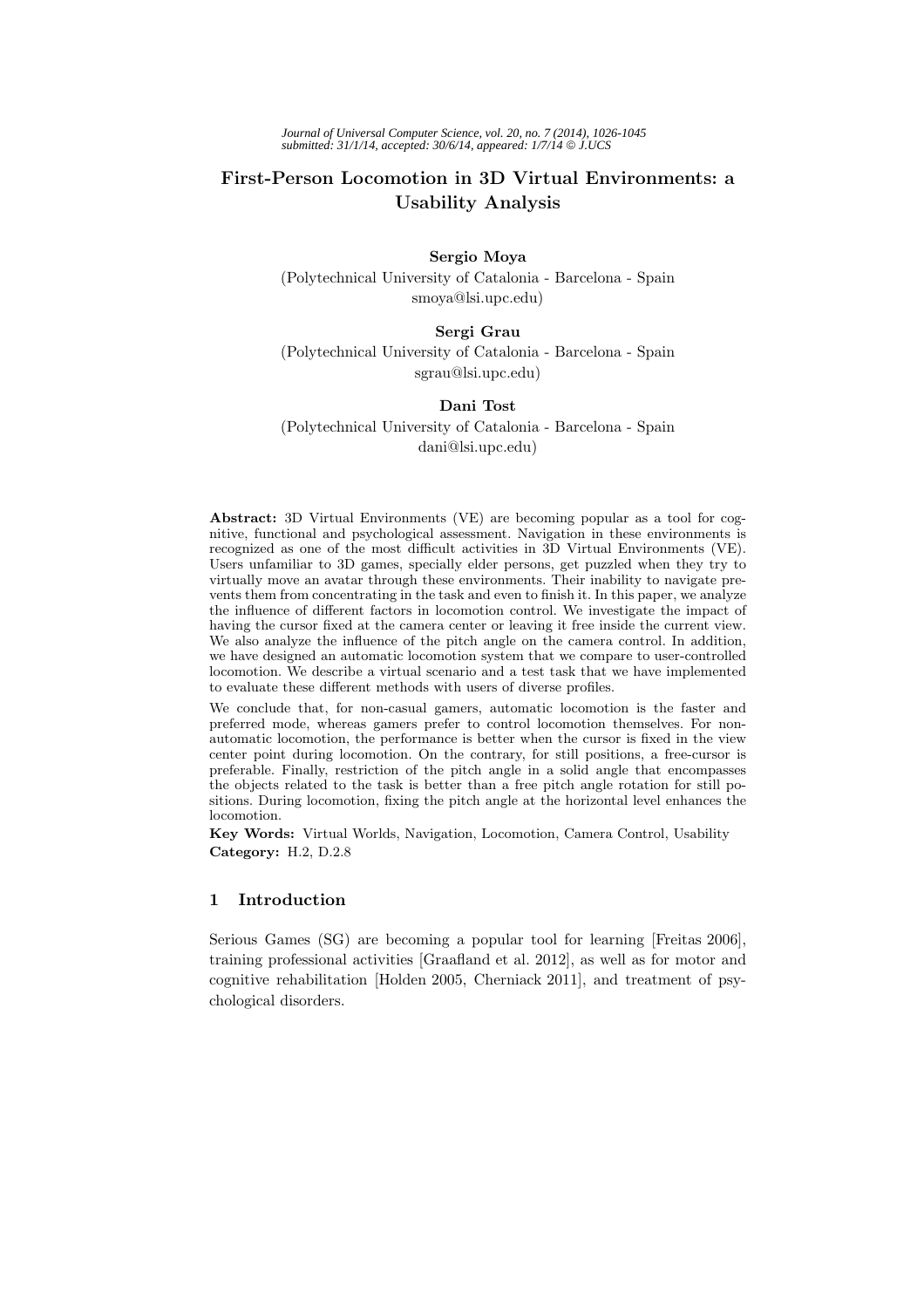Three-dimensional virtual environments (VE) occupy a central role in leisure games and immersive virtual worlds. They provide a feeling of realism, of natural immersion that enforces players motivation. However, for "serious" applications, the use of 3D games is still limited, not only for technological and economical reasons, but because 3D environments are considered difficult to manage for a wide range of users [Bowman and Houges 1999, Ewais and de Troyer 2013].

In 3D VEs, the mapping between input actions and their effects in the 3D environment are not intuitive for non-expert users. In particular, the interaction control for navigation requires motor and sensitive skills that not all potential users have [Moffat 2009]. Although this control can sometimes be acquired through training, it often causes users' rejection from a start. Moreover, navigation interfaces require spatial cognitive resources that compete with those needed to perform the game tasks [Marsh et al. 2012].

Navigation consists of two components: way-finding and locomotion. Wayfinding refers to the process of finding the way to the target location. It requires people to recognize the environment, determine where they are, how to get to a specific location [Darken and Sibert 1993]. Specific assistance mechanisms can be provided to ease way-finding avoiding users to get lost, for instance maps, world miniatures, arrows or indication panels [Burigat and Chittaro 2007]. Locomotion is the process of moving from the initial position to the desired one. In 3D games with a first-person perspective, locomotion consists of moving interactively the camera that represents the user's eyes, and in third-person approaches, it consists of moving the user's avatar. In the latter case, the camera tracks the user's avatar, and it is necessary to avoid it to collide with the avatar and other parts of the environment [Liu et al. 2011]. Mastering locomotion in a 3D leisure game requires a specific training, which is part of the challenge of playing, but that can be discouraging if training or rehabilitation are the purpose of the game.

Many SG consist of procedural tasks involving simple objects manipulation. For instance, cognitive rehabilitation tasks often reproduce daily life activities in virtual scenarios such as houses or shops. Professional training games recreate work-places where users learn to follow work procedures. In these games, users need locomotion to reach objects, but locomotion is not a goal of the game by itself. In this case, locomotion interferes with the foreseen development of the activity. It can hinder it, delay it, and even make it impossible for a large percentage of elderly or disabled persons [Grammenos et al. 2009]. Thus, simplified locomotion is needed in SGs with users with little computer literacy and even in leisure games when mastering locomotion is not part of the game challenge.

The objective of this work is to analyze how locomotion can be improved to make 3D VEs accessible to a wider range of users. We focus on first-person locomotion, because for most users it is easier to master than the third-person perspective. We have implemented a standard locomotion mode based on key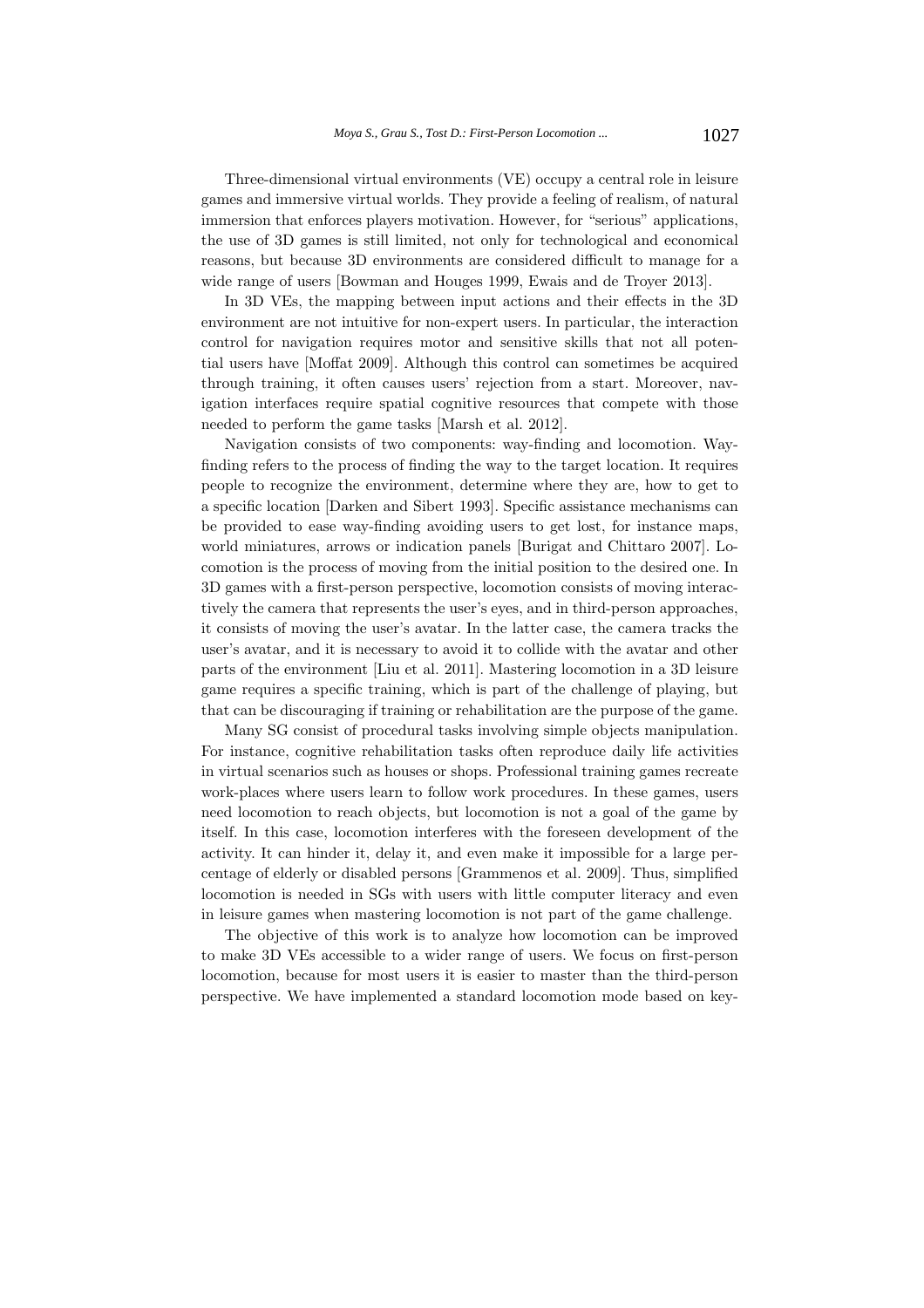board and mouse input, and different enhancements of this basic mode, including an automatic locomotion model that relieves users of the task of locomotion while keeping the benefits of manipulation in 3D. In order to evaluate users performance with these different modes, we have designed and implemented a usability test. We present an analysis of the results of these experiments.

## **2 Background**

#### **2.1 Free first-person locomotion**

First-person locomotion (FPS) in 3D VEs requires to control various degrees of freedom (DOF) to reach the desired location and orientation. Using a pinhole camera model with the projection plane perpendicular to the view vector and with the projection window centered at the view reference point, these DOFs can be reduced to six assuming that the viewing distance and the camera opening are kept constant through locomotion. In FPS applications, these DOFs are expressed in terms of the camera position and three camera orientation angles.

The main difficulty of locomotion is to understand and apply efficiently the mapping between input devices and DOFs [Jankowski and Hachet 2013]. Many 3D leisure games such as World of Warcraft or Assassins Creeds use the mouse and the keyboard as the primary input devices. Using these two devices together it is relatively easy to control four degrees of freedom: two for the movement of the avatar in the floor controlled by four keys (arrows or ASWD), and two for the orientation of the head with the mouse. Thus, two DOFs must be removed: the head's roll, considered not very useful, and the vertical movement, because it is assumed that the user's avatar walks upon the floor [Parush and Berman 2004].

Other input devices such as joysticks are also used, but they are generally difficult to understand and manage by non-expert users [Bérard et al. 2009]. We herein focus on four-DOFS locomotion control based on mouse and keyboard interaction. The implementation of locomotion control with these devices is rather straightforward, thus, it has not been the object of technical discussions. However, according to our experience, the specific way of mapping user input onto the camera, has a strong impact on the user experience.

#### **2.2 Assisted first-person locomotion**

Reviewing existing computer games and related literature, we have found three main strategies to assist or avoid locomotion: to use a set of pre-computed 3D views, to use an extensible virtual arm and to make locomotion as automatic as possible. The former strategy uses a set of 2D images of the environment from different perspectives. All the objects with which the user may interact are visible at least in one view. Users change interactively the view to find one in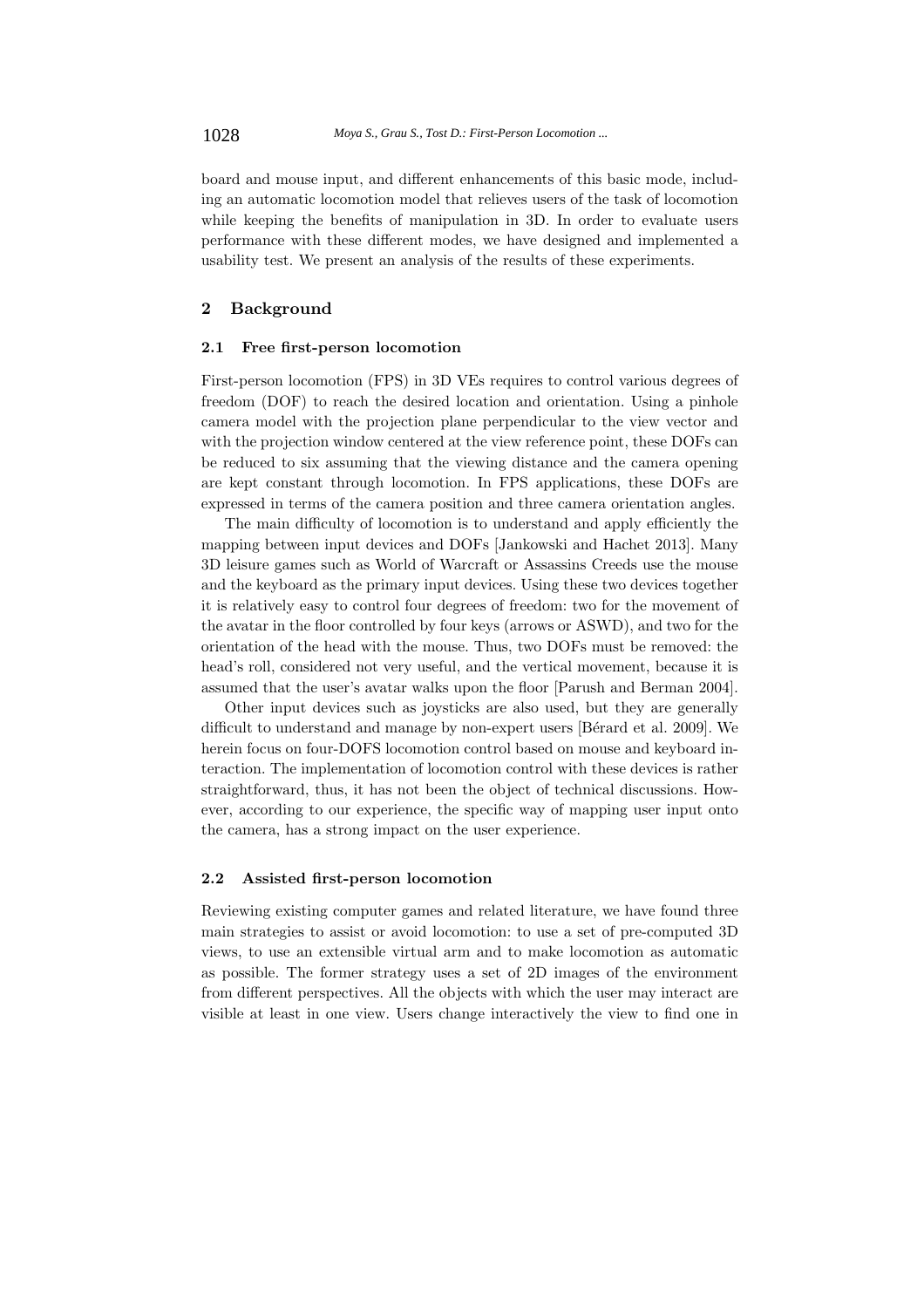which they are able to select the object of interest. This strategy is therefore 2D, but it gives the illusion of 3D. This approach is often used in *escape games*. It has the advantage of removing the technological barrier of locomotion, but it gives a low sensation of immersion.

The second strategy, called the *Go-Go* technique, [Poupyrev et al. 1996] dynamically expands the user's arm length in order to reach objects. The arm's length function is linear when the user wants to reach objects that are nearer than the real arm length and non-linear when the user wants to select non reachable objects. Thus, it is not necessary to move the camera to bring it closer to the object. Users only need to modify its orientation. In contrast, a new DOF is added: the arm's length. The control of this DOF is not very intuitive, because it has no correspondence with a real world action. In addition, far objects may have a small projected area, and thus they can be difficult to select. Moreover, the density of the environment must be low, otherwise occlusions between objects may prevent the selection of some of them.

Finally, the third approach consists of navigating automatically to a target location or *Point of Interest (POI)*. It involves three problems: to determine the target location and orientation, to compute the path from the current position to the target and to find a balanced and natural way of following this path. The target location can be defined interactively [Hachet et al. 2008] or determined automatically. In the latter case, the techniques designed to compute automatically the best camera placement for the exploration of virtual environments [Argelaguet and Andujar 2010] and scientific data [Bordoloi and Shen 2005] can be applied. However, automatic determination of the POI avoids not only locomotion but also target-finding and way-finding. This reduces a lot the set of training tasks that can be designed. Thus, automatic camera placement is mostly provided at the beginning of the game or at the transition between scenarios [Christie and Olivier 2008] to preserve the continuity of the game-play, while providing the best view of the environment.

Once the target point has been determined, two main approaches are applied to compute the path: reactive and indirect methods [Jankowski and Hachet 2013]. Reactive methods use autonomous robotics strategies to drive the camera through the shortest possible path, avoiding obstacles [Reese and Stout 1999]. They apply to the camera the navigation models that are used for the animation of autonomous non-player characters [Hartley and Mehdi 2012]. Indirect approaches translate users needs into constraints on the camera parameters, which they intend to solve [Driel and Bidarra 2009].

## **3 Locomotion methods**

Through a five-years period of time in the frame of a SG development project for neurorehabilitation [Tost et al. 2009], we observed the user's behavior while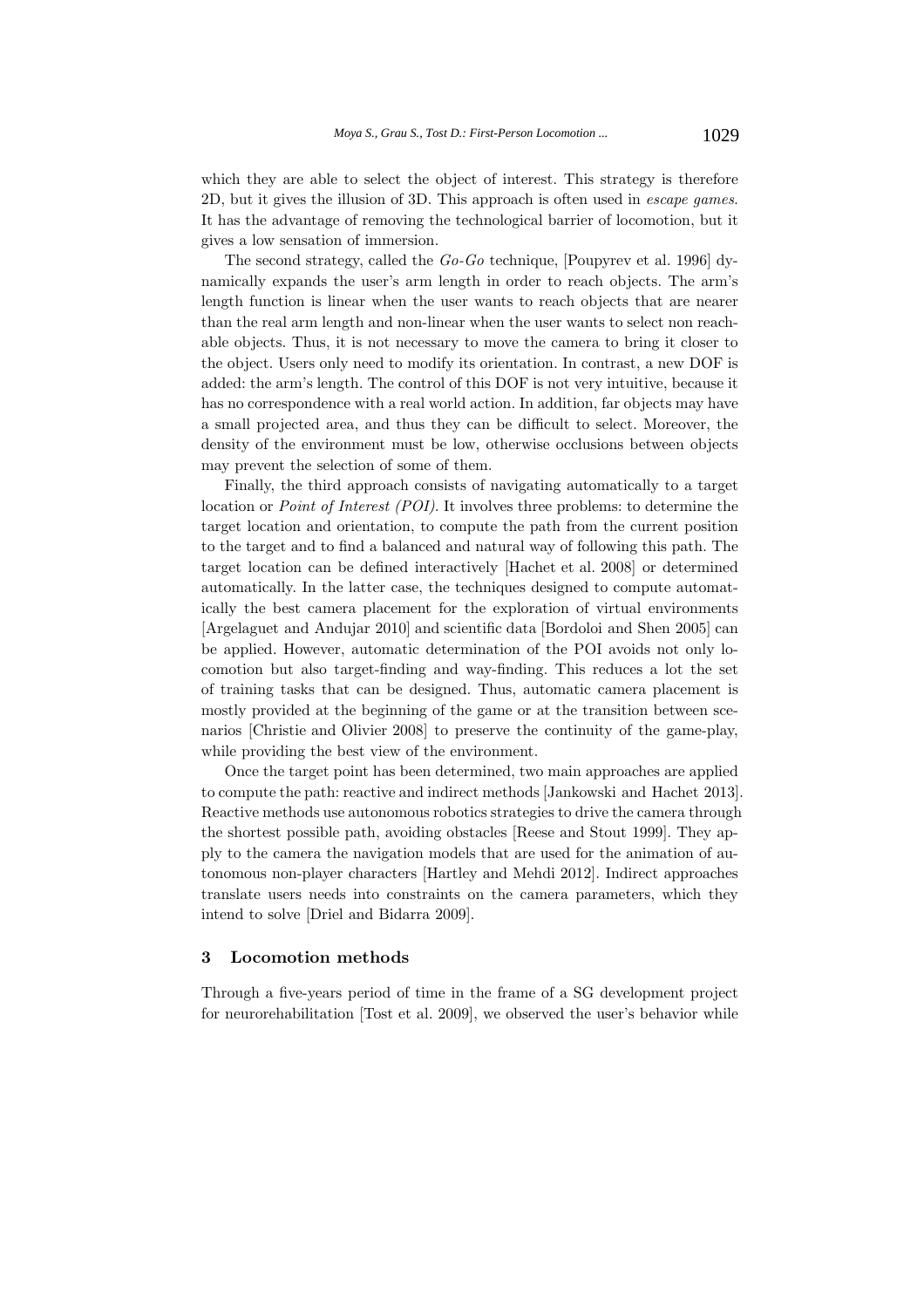performing the task of reaching objects within a 3D VE. The locomotion control of these SGs was based on the 4-DOFs mouse and keyboard model described in Section 3.1. We differentiated three stages in the task from the start point to the selection of the target object: the recognition stage, in which users perform the initial target search, the motion stage, which includes path finding and navigation to the target, and the final reorientation stage to precisely point onto the object. In general, during the recognition stage and in the final camera reorientation, users keep the camera position still and only modify its orientation. During the movement stage, they modify mostly the camera's position, with some occasional pauses, and a little less its orientation. We detected that users had difficulties in orientating the camera to focus on the target object and in controlling the pitch angle, in the three stages in general and specially during the motion stage. In order to address these problems, we propose two alternative ways of controlling both parameters (see Sections 3.2 and 3.3). Thus, we analyze four locomotion modes that combine the two ways of controlling these parameters: *centered-cursor*, *centered-cursor with restricted-pitch*, *free-cursor* and *free-cursor with restricted-pitch*. In addition, we introduce a fully *automatic-locomotion* to compare with the four user-driven methods.

#### **3.1 Basic locomotion**

The *basic mode* of locomotion is the classical first person four degrees of freedom walking metaphor. The camera control is done by mapping the mouse movement to specify the yaw and pitch angle to control the camera orientation, and the keyboard arrows in order to control forward, backward, left and right movements. The pitch angle is restricted within a parameterized range to allow looking at the floor and ceiling, but it forbids complete turns. The movement has constant speed except for a short acceleration at its beginning and deceleration at its end.

#### **3.2 Camera orientation**

We analyze two different ways of controlling the camera orientation using the mouse: having the cursor always fixed in the center of the view (*centered-cursor* ), and leaving the cursor free inside the current view (*free-cursor* ). In the first approach, when a user moves the mouse, the view changes applying yaw and pitch rotations and keeping the cursor in the center of the view. Therefore, users are only able to select the objects that are in the center of the view. Involuntary movements of the cursor yield to a camera reorientation. In the second approach, users can move the cursor freely without moving the camera. Thus, they can select any object in the view, be it centered or not. To change camera orientation, users move the cursor towards the border of the view.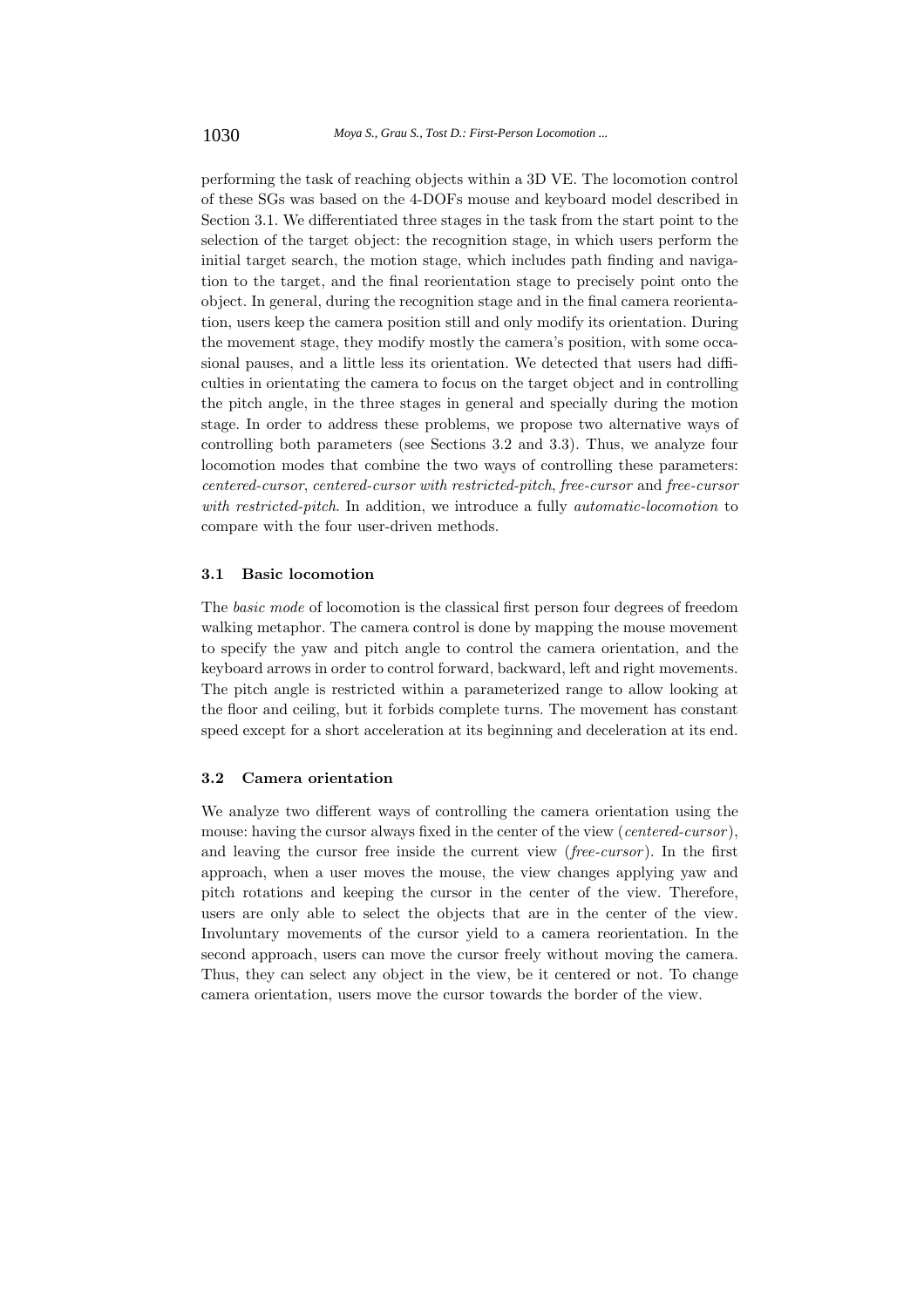#### **3.3 Pitch restriction**

In the *basic mode*, where the pitch angle is only restricted in the range [-50, 50], non-expert users have difficulties in controlling pitch rotation, even at still positions. Pitch-control is even more complex during locomotion. Non-expert users find it more difficult due to the combination with camera motion. We have observed that they tend to make exaggerate movements, and they often focus at the floor or at the ceiling while walking, because they have difficulties in recovering the horizontal position. Because of that, they often get disoriented. We have proposed the *restricted-pitch* mode that limits the pitch camera orientation depending on the positions of interactuable objects. Specifically, we compute the solid angle defined by the camera position and the objects with which the user can interact. We restrict pitch to this solid angle, clipped in the range [-50, 50], but extended to the horizontal direction. Thus, when interactuable objects are on the floor, the pitch angle will be at most [-50, 0].

#### **3.4 Automatic locomotion**

In the *automatic locomotion*, users indicate where they want to go, and they are automatically driven there. This way, the focus is put on the destination and not on the path towards it, and locomotion is decoupled from the training objectives of the SG. This strategy can be implemented in two ways: by computing only the final camera position, or by calculating all the camera path towards this position. In the first case, the transition from one view to the next is very abrupt. Therefore, we reserve it for the transition between one scenario to the other. In this work, we focus on the second mode. We compute all the camera path and orientation to provide users a feeling of realism and immersion,

To indicate the target's location, users click onto it. If the target location is reachable from the avatar's position, i.e. if it is at a smaller distance than the avatar's arm estimated length, the system interprets the user click as a selection. However, if the object is not reachable, the system interprets that the user wants to go towards it, and the system computes the corresponding path and follows it automatically. If the target object is not visible from the current camera's position, users indicate movement by steps, giving a first path direction, stopping the movement to reorient the camera and clicking again to specify a new direction. For instance, to reach an object in another room, users will need first to reach corresponding door. Thus, although locomotion is removed, way-finding tasks are still feasible.

#### **4 Implementation**

The software is implemented on top on Blender Game Engine (BGE). The implementation of the basic locomotion mode and the assistance mechanisms is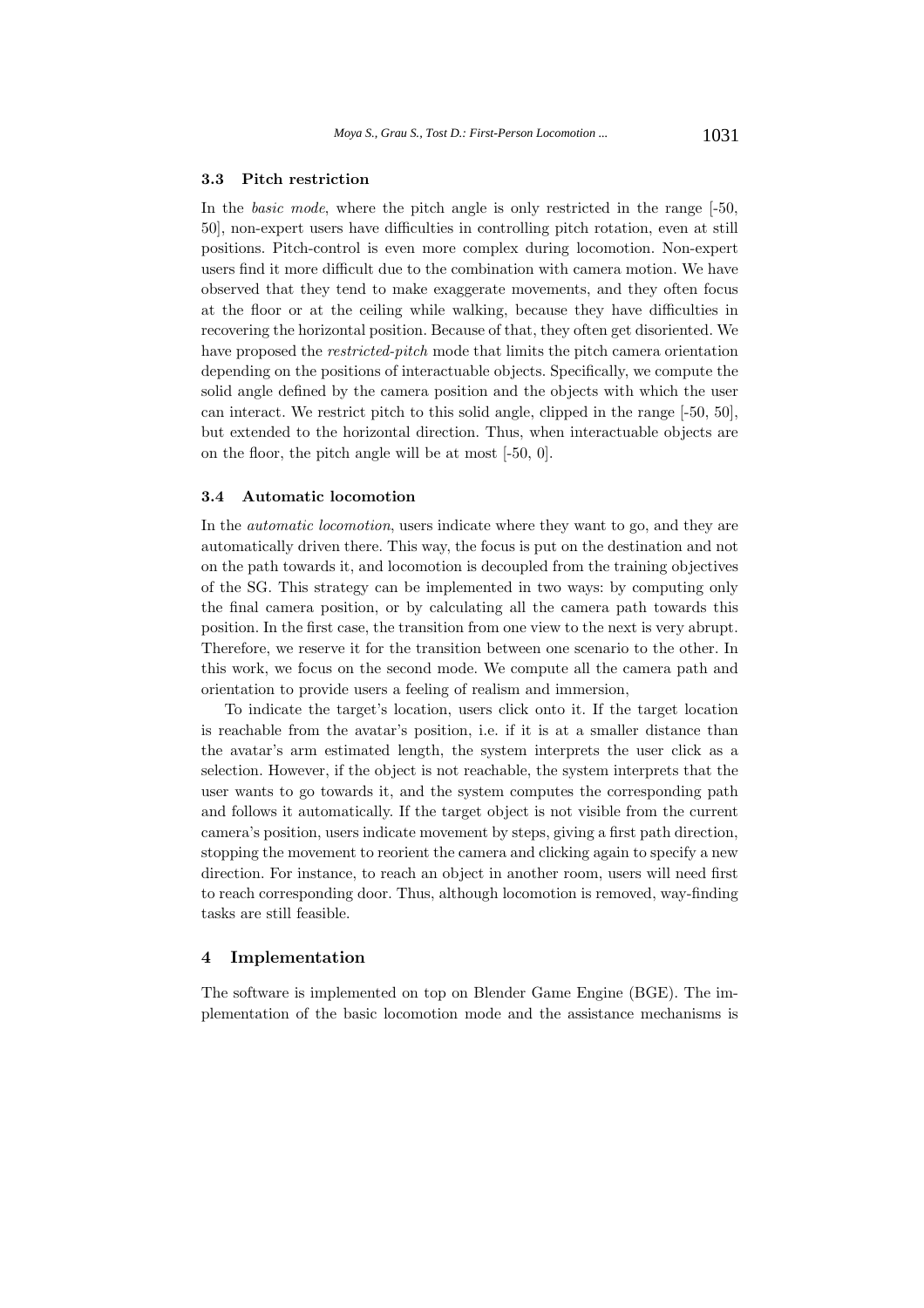

straightforward using BGE API.

Figure 1: Example of the locomotion strategy. The system use the floor's grid to determine the best path to reach the hit-point. The destination cell is draw in white, and the cells are classified as occupied (red), unreachable (orange) and reachable (green).

The system uses the target object's position to determine the best avatar's location to reach it. This location lays on a navigation grid on top of the VE's floor. Figure 1 shows a grid example of a kitchen. The cells of the floor can be classified as occupied (red), unreachable (orange) or reachable (green). The unreachable cells are free cells where the avatar cannot go, because it would collide with other elements of the VE. Thus, the avatar is only allowed to be in a position inside reachable cells. The system uses the grid to determine which of the reachable cells is the best to interact with the target object. The naive strategy consists of finding the closest cell to the target. However, it does not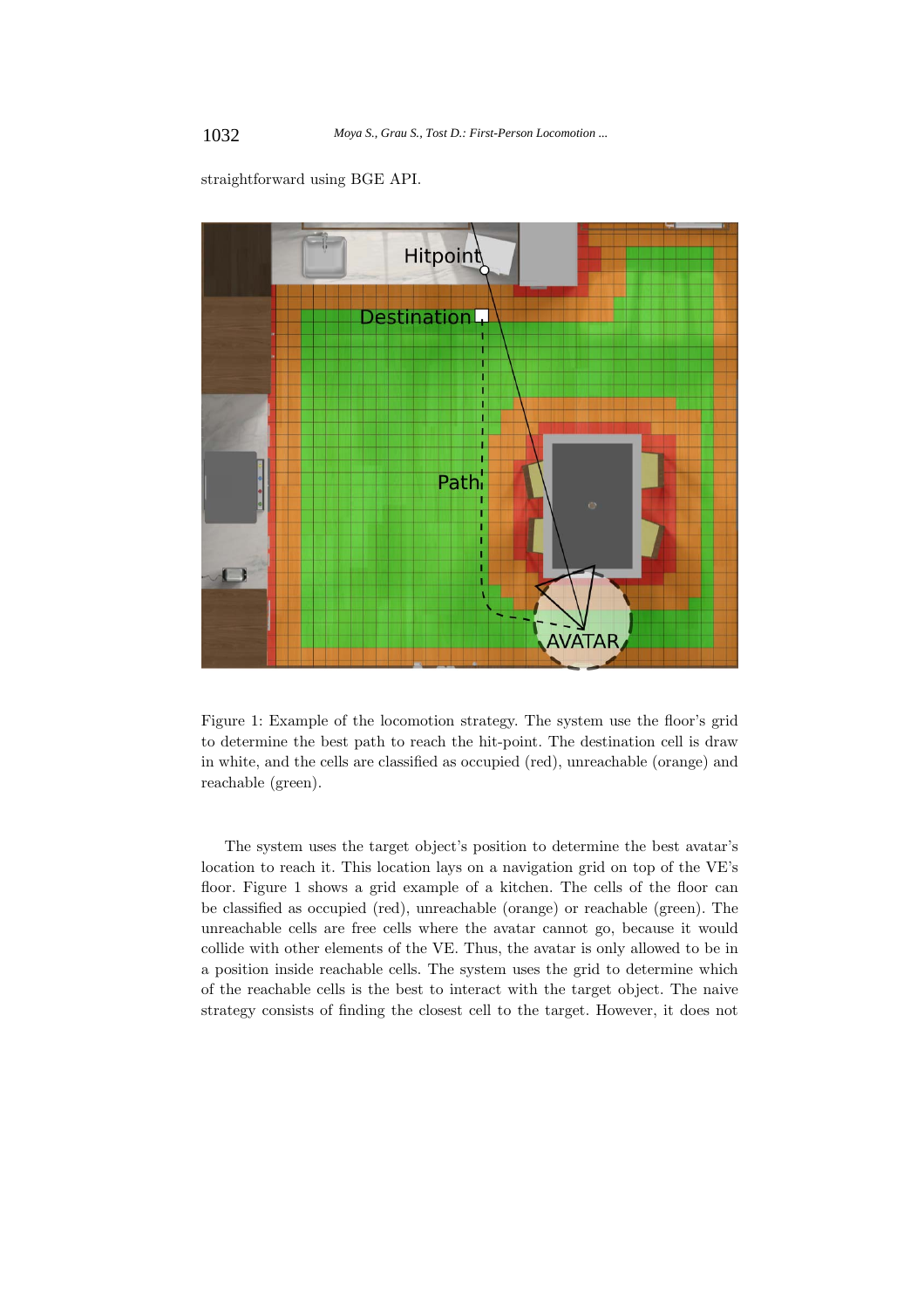take into account the possible occlusions. Therefore, we choose the closest cell from which the target is visible. We compute these cells in a pre-process, casting rays from the surfaces cells to virtual camera positions centered at the grid floor cells. Our scenario model stores these cells associated to each surface cell. Then when the system wants to determine the best destination for a target, it selects the closest cell that belongs to the set of the target's surface cell. Taking into account that the objects during the task can change their positions, it is possible that all the cells are occupied, and then the avatar cannot reach the target. In those cases, the system's logic is the responsible of asking the user to move some objects to be able to reach the target.

Once the system has the current position of the avatar and the destination position, it computes the path that allows the avatar to move inside the VE without colliding with any object. The method used is an implementation of the A\* path-finding method that minimizes the Euclidean distance, and uses the floor's grid to compute a discrete path. After this process, the system computes a Bézier path that follows the discrete path computed before. This new path allows the system to perform softer movements and keep a constant speed.

## **5 Analysis methodology**

#### **5.1 Tests users**

To test the locomotion approaches we have designed a task consisting of pointing onto three objects strategically placed in a 3D environment. We have studied the locomotion approaches with 44 users (26 men, 18 women) stratified acording to their genre and age (from 16 to 81 years-old), being the maximum error for a confidence level of 95% of 14,8%. Figure 2 shows the distribution according to age and genre. The test users were volunteers, not paid for the experiment. They were recruited through the authors social network, and they did not have previous experience with the software. Test users were classified into two categories: casual gamers (18) and non-casual gamers (26). All the more than 50 years-old users were non gamer, but all except 2 had some skills using computers.

## **5.2 Data collection**

In order to make a systematic analysis of the results, the software implemented for the tests stored in a file all the interactions done by the user in terms of mouse and keyboard movement events. In addition, it stored camera positions and orientations with a frequency of 10 times per second. The software also recorded all the frames in which a mouse-click user event happened. This way, we were able to rebuild the sessions from the recorded frames and data. The analyses described below are based on a processing of these data.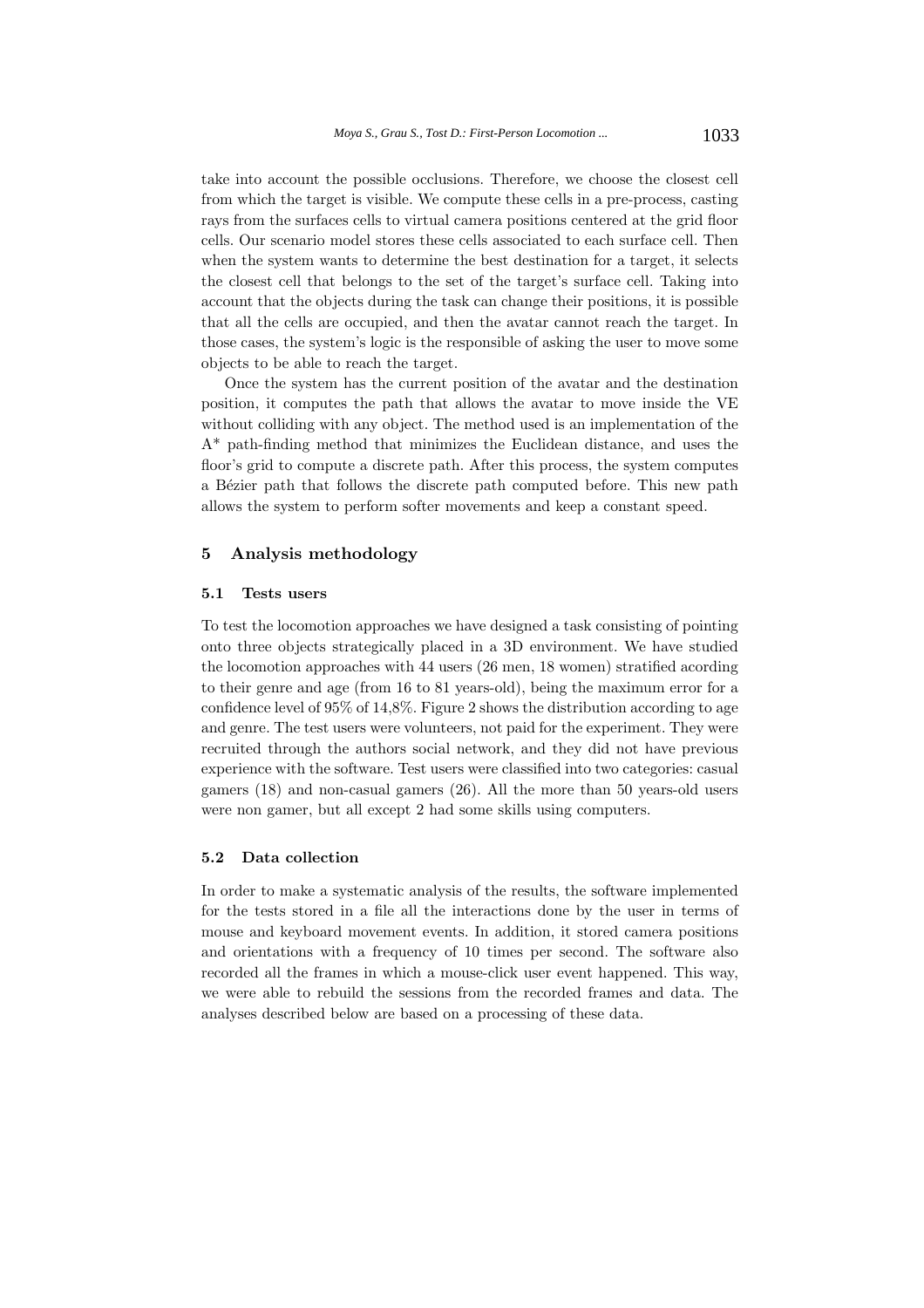

Figure 2: Histogram of users distribution according to age and genre. In the *x*-axis, the ages. In the *y*-axis the number of users of this age.

#### **5.3 Testing procedure**

Each test was performed individually, in presence of a facilitator, using a laptop with an external mouse. The test began with the facilitator explaining the aims of the experiment and filling a questionnaire in which users were asked about their age, skills in using computers and computer games preferences and frequency of use.

The facilitator first made a demonstration of the environment, by navigating through it, describing it and asking questions to the user about its composition (What do you think this object is? Could you tell me where is the washing machine? and so on), to verify that the virtual environment was well understood by users. During this tour, the facilitator explained the concept of cursor and locomotion. The tour was skipped for casual gamers who already knew the concept of 3D environment and locomotion. After that, non-casual gamers were allowed to try to navigate for a short lapse of time with the five modes to understand the relationship between the input device and virtual environment. Again, some casual-gamers skipped this stage. Next, all users performed the tests, and at the end, in the post-test stage, they were asked to fill the SUS usability questionnaire, and express freely their opinions. The facilitator took notes on the behavior and comments of the users throughout the experiment.

# **5.4 Tasks description**

The chosen scenario is a loft (see Figure 3). We set two tasks. In the first task, the user's avatar initial position was in front of the window. Users were asked to select three small objects (a bottle of water, an oilcan, a cake box) located in the kitchen part of the loft, in front the window. The difficulty of the task was that there were two obstacles to avoid (the tables), one of them, the low table,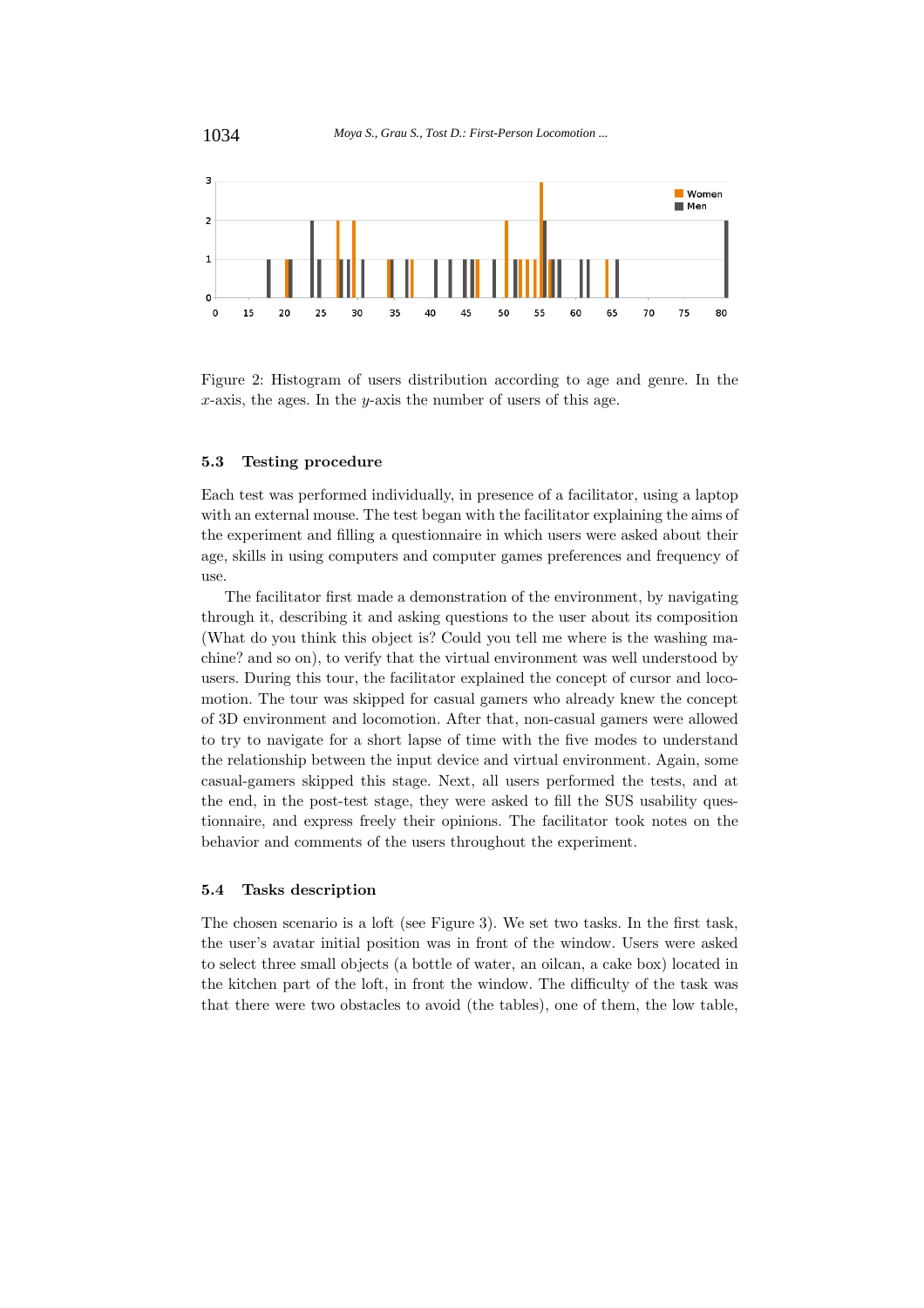

Figure 3: Two views of the scene. The targets are at different heights relative to the ground.



Figure 4: Test tasks (top view of the scenario). Task 1 (left): it consists of reaching the bottle of water dashed in blue (1), the oilcan in yellow (2) and, finally, the cake box in red (3). Task 2 (right): it consists of reaching the refrigerator dashed in blue (1), the bed in yellow (2) and the window in red (3). The ideal paths to reach each of the targets are shown with dashed lines.

out of the initial view fustrum (Figure 4 left). The three objects were located at different heights relative to the ground in order to force the user to look at different target heights while they are walking. In the second task the user's avatar initial position was at the entrance door. The three targets were large objects (window, refrigerator and bed). A click in any point on these objects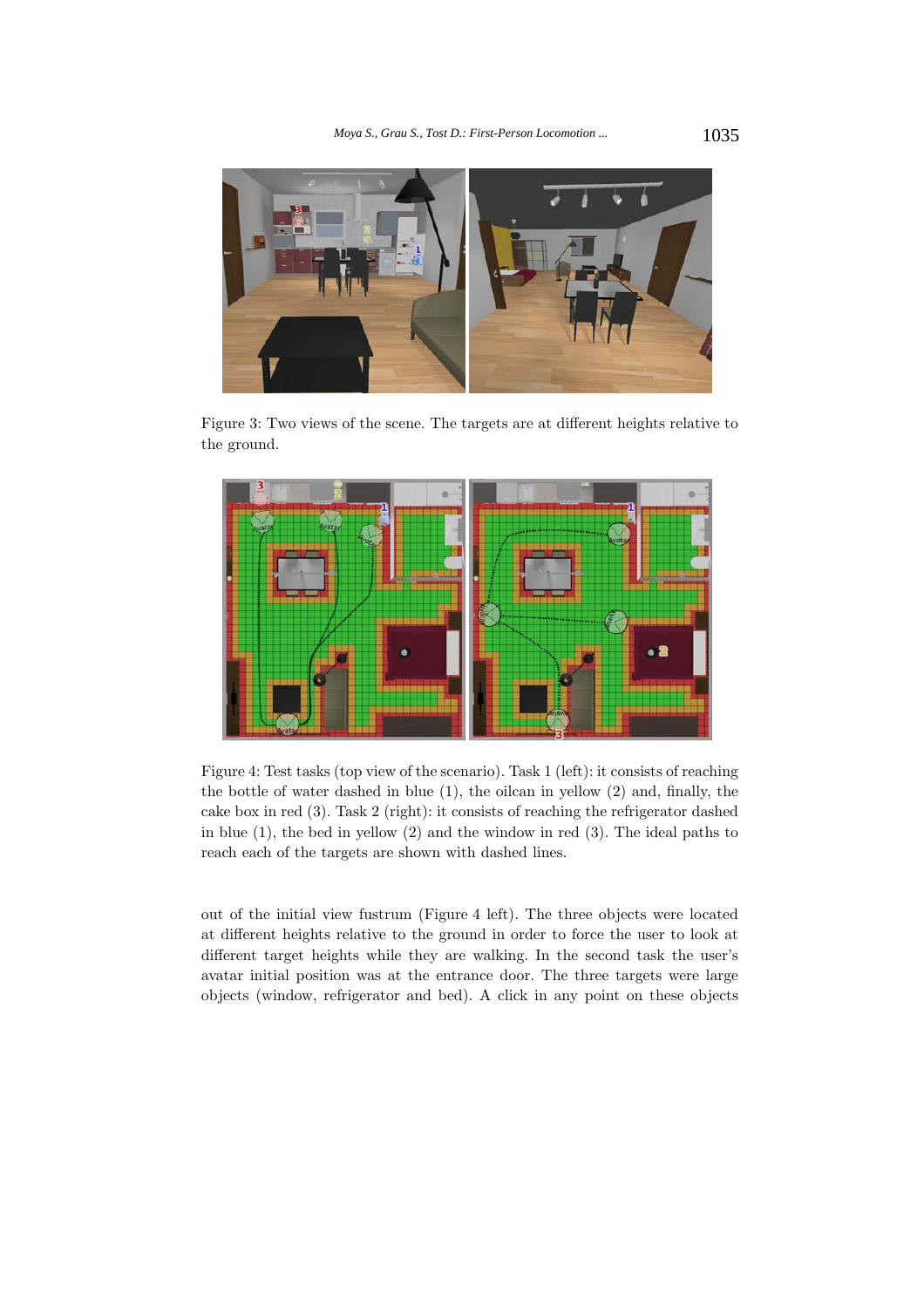

Figure 5: Paths in task 1 (top) and task 2 (bottom) with regular pitch (left) and restricted-pitch (right) modes.

from a reachable distance was enough to select them. The paths were shorter and with less obstacles than in the first task (see Figure 4 right).

The two tasks were segmented in three stages, one per object. The entire tasks were completed 5 times by each user, one per method. In Figure 4, the initial positions of the avatar in the environment before performing any interaction is represented by a solid line circle with a triangle inside that indicates the camera. The three dashed line circles represent the considered as ideal final positions. The dashed lines represent the ideal paths, i.e those that require the minimum distance to reach objects and the minimum variation of vertical angle of head movement.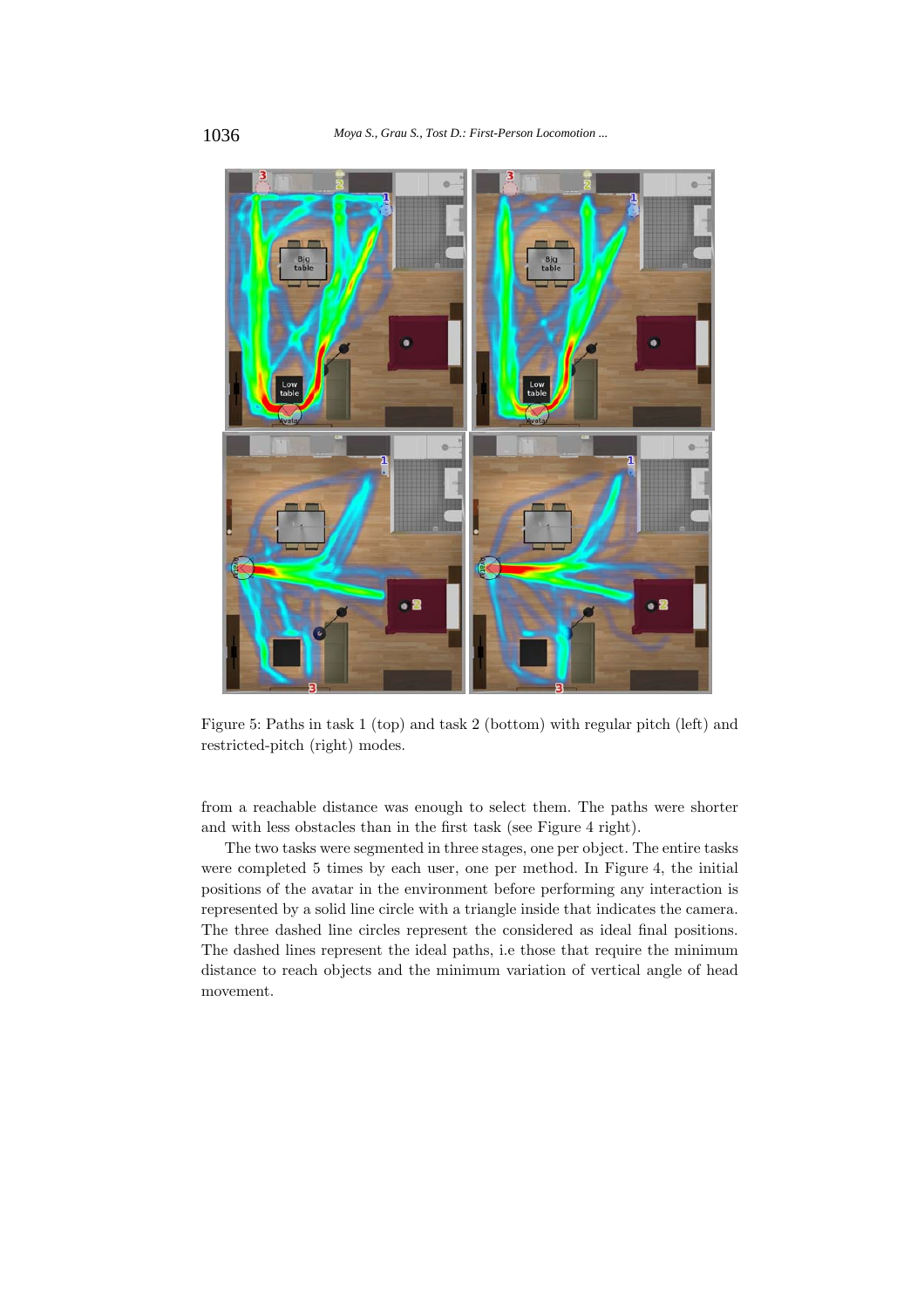

Figure 6: Paths in task 1 (top) and task 2 (bottom) with *centered-cursor* (left) and *free-cursor* (right).

# **6 Results and discussion**

# **6.1 Qualitative analysis of the paths**

Using the data stored during the tests, we reconstructed the paths followed by users in the two tasks and the four non-automatic modes. We show them in Figures 5 and 6, using a temperature range color encoding. The more transited is the place, the higher temperature it represents. In other words, the places where more users pass are colored in red.

Figure 5 represents the paths with the regular pitch mode (left) and the *restricted-pitch* mode (right), and Figure 6 represents the paths with the *centeredcursor* (left) and *free-cursor* (right). Figure 5 shows that the *restricted-pitch*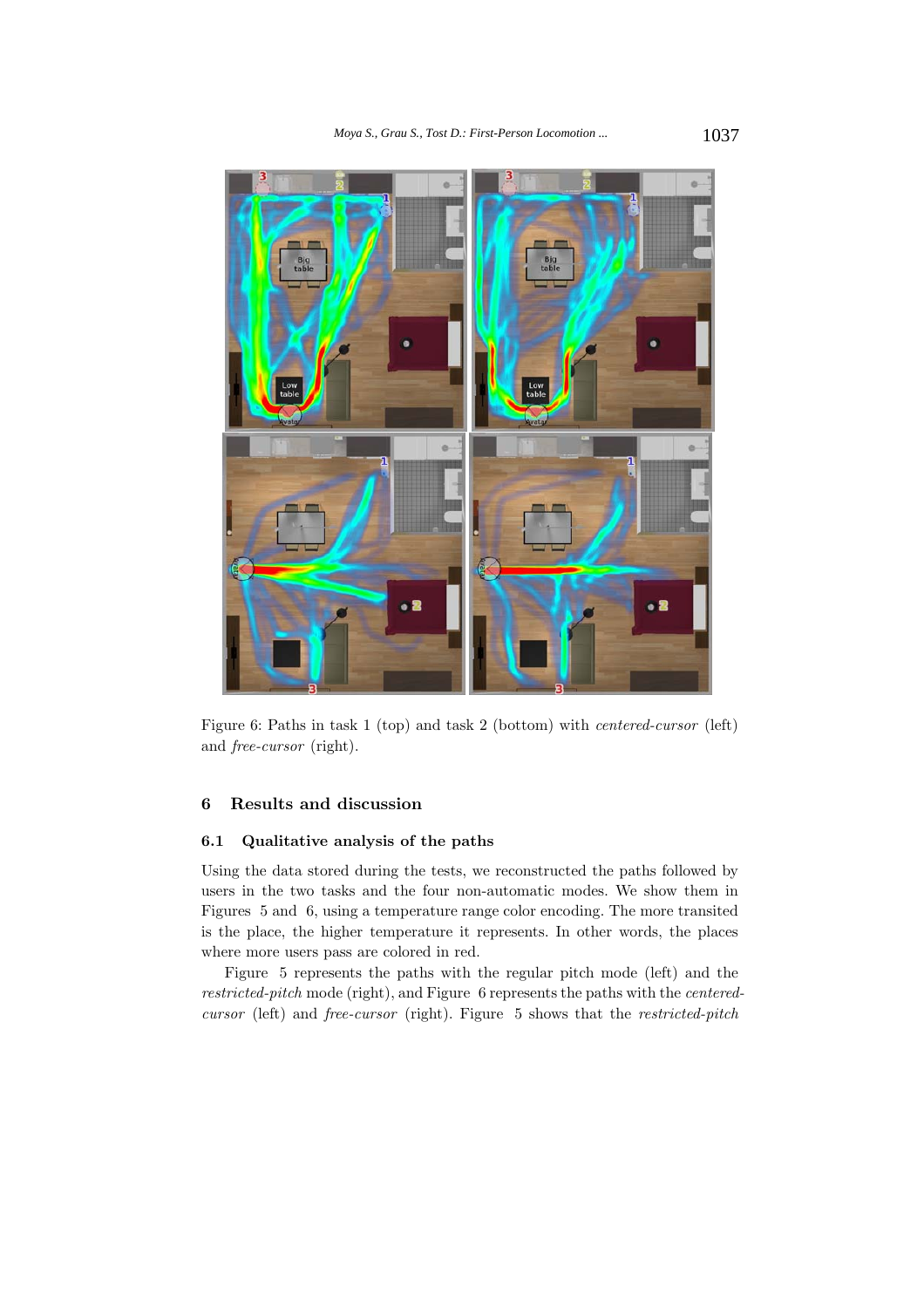yields to shorter path. In particular, in task 1, it avoids unneeded movements between the location of target 2 and 3, clearly perceptible in the tests with regular pitch. With the *restricted-pitch*, users tended to go rather straightforwardly to their target destination.

From Figure 6, it can be seen that *free-cursor* during locomotion yields to more path distortion and unnatural paths. Specifically, for the first stage of the first task, users tended to disperse towards the bedroom, and, for the third stage, they moved stuck to the wall, a quite weird motion.

The differences between modes are less significant in the second task than in the first one. This is consistent with the numerical results discussed next. This is due to the fact that the task is simpler and the paths shorter.

## **6.2 Qualitative analysis**

To evaluate the different modes and compare them with the automatic locomotion, users ranked the locomotion and camera orientation methods by answering a questionnaire that ranked from 0 to 5 the level of difficulty and pleasantness (see Table 1). All users, gamers and non-gamers, found the automatic locomotion very easy. It is also the preferred mode for non-gamers and elder users. Most elder users made comments such as: "This is really better", "This way yes, I can do it", "Now, I'll be able to really do the task fast". Young gamers preferred to have the control of the camera but the automatic mode did not displeased them. Comments of this group of users were: "It's nice, but it's only useful for persons that don't play. I wouldn't use it. No real game would. I prefer to have the control."

All users coincide on finding the *free-cursor* with locomotion the most difficult method. They did not like it. '"It's tiring. You loose the concentration on the environment. I'm not sure about where and when I start to rotate" were some of their comments. The *free-cursor* on still positions was preferred by nongamers ("It is easier to control, I master better the navigation") , but not by gamers ("It's unpractical. This is not the usual way"). The restricted-pitch was difficult to appreciate by gamers, who scored this mode as average (2.5) meaning that it was indifferent for them (" I didn't notice the difference"). By opposite, non-gamers showed a preference for restricted-pitch ("I think that I did it better this way"). In general, for non-gamers the level of pleasantness is inversely proportional to the level of difficulty.

#### **6.3 Quantitative analysis**

In order to analyse the results quantitatively, for all users and the three paths, we have computed the distance travelled by the camera, the pitch angle at still poitions and the time spent in locomotion and at still positions.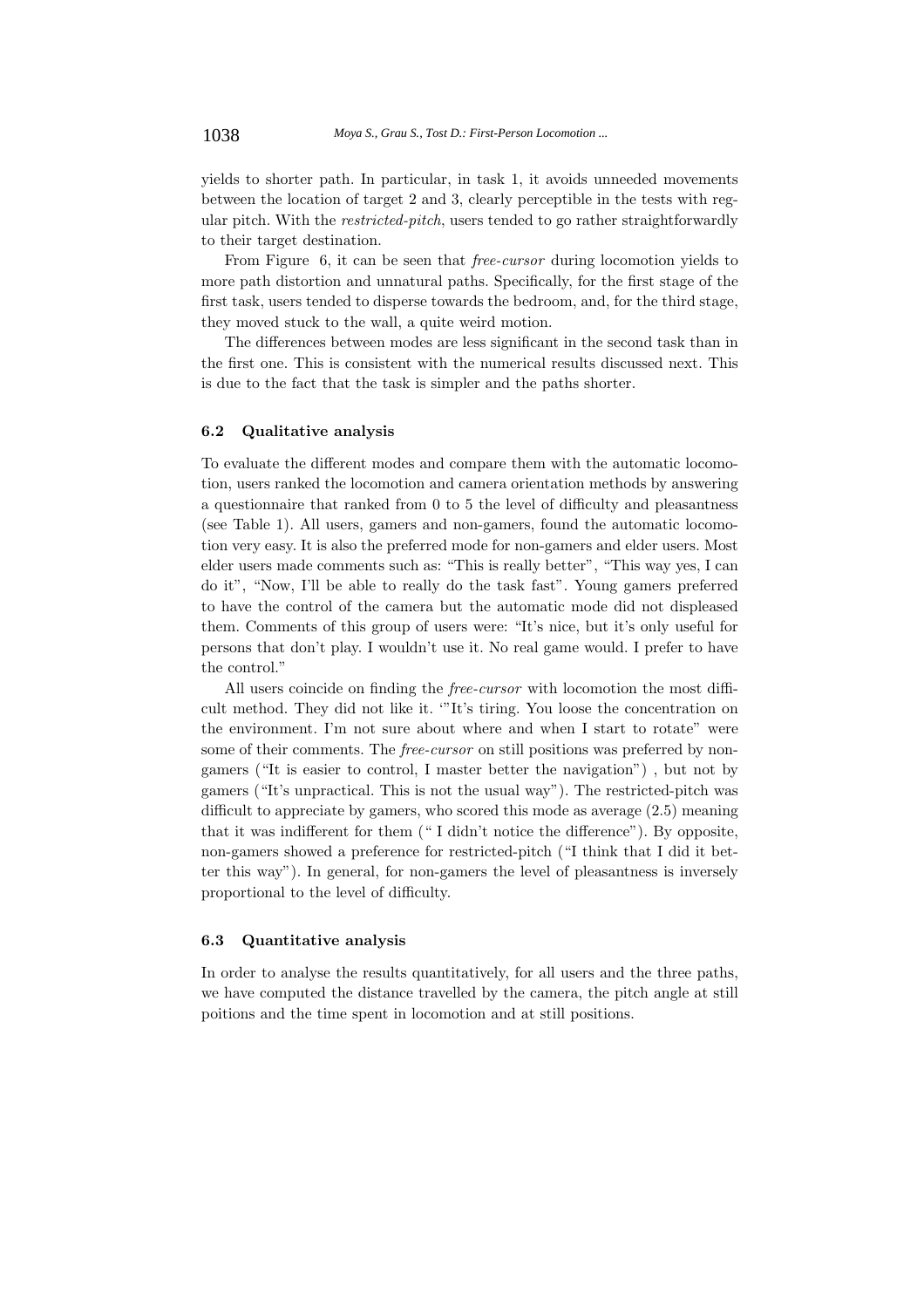| Qualitative results for non-gamers |     |                         |  |  |  |  |
|------------------------------------|-----|-------------------------|--|--|--|--|
|                                    |     | Difficulty Pleasantness |  |  |  |  |
| Stopped w/ centered-cursor         | 2.7 | 3.0                     |  |  |  |  |
| Stopped $w/$ free-cursor           | 3.0 | 3.5                     |  |  |  |  |
| Stopped w/ regular pitch           | 3.0 | 3.0                     |  |  |  |  |
| Stopped w/ goal-restricted pitch   | 2.5 | 4.5                     |  |  |  |  |
| Walking w/ centered-cursor         | 2.0 | 4.0                     |  |  |  |  |
| Walking $w/$ free-cursor           | 4.5 | 1.0                     |  |  |  |  |
| Walking w/ regular pitch           | 3.4 | 3.4                     |  |  |  |  |
| Walking $w/$ fixed pitch           | 3.2 | 4.2                     |  |  |  |  |
| Automatic locomotion               | 0.0 | 4.8                     |  |  |  |  |

| <b>Qualitative results for Gamers</b> |     |                         |  |  |  |  |
|---------------------------------------|-----|-------------------------|--|--|--|--|
|                                       |     | Difficulty Pleasantness |  |  |  |  |
| Stopped w/ centered-cursor            | 0.0 | 4.0                     |  |  |  |  |
| Stopped w/ free-cursor                | 0.5 | 3.5                     |  |  |  |  |
| Stopped w/ regular pitch              | 0.0 | 2.5                     |  |  |  |  |
| Stopped w/ restricted-pitch           | 0.0 | 2.5                     |  |  |  |  |
| Walking w/ centered-cursor            | 0.0 | 4.0                     |  |  |  |  |
| Walking w/ free-cursor                | 1.3 | 2.6                     |  |  |  |  |
| Walking w/ regular pitch              | 0.0 | 2.5                     |  |  |  |  |
| <b>Automatic locomotion</b>           | 00  | 3 O                     |  |  |  |  |

Table 1: Qualitative results for non-gamers (top) and gamers (bottom). Average score from 0 to 5.

We have removed from the analysis 3 samples that falled out of the confidence interval. Thus the actual number of analyzed results is based on a sample number of 41 users.

Figure 7 shows the value of distance and time obtained by the different users with *free cursor* (left) and *centerer cursor* (right), and depicts the information representing users as dots in a cross diagram distance versus time. Figure 8 shows the value of distance and time spent at still position with and without restricted pitch.

Table 2 shows the results with *centered-cursor* and *free-cursor* and the values of the ideal paths to perform the tasks. Table 3 shows the average and the standard deviation of these two parameters. It also shows the average and standard deviation of the time spent at still positions and the pitch angle. We have computed the average gain in distance, time and angle of one technique in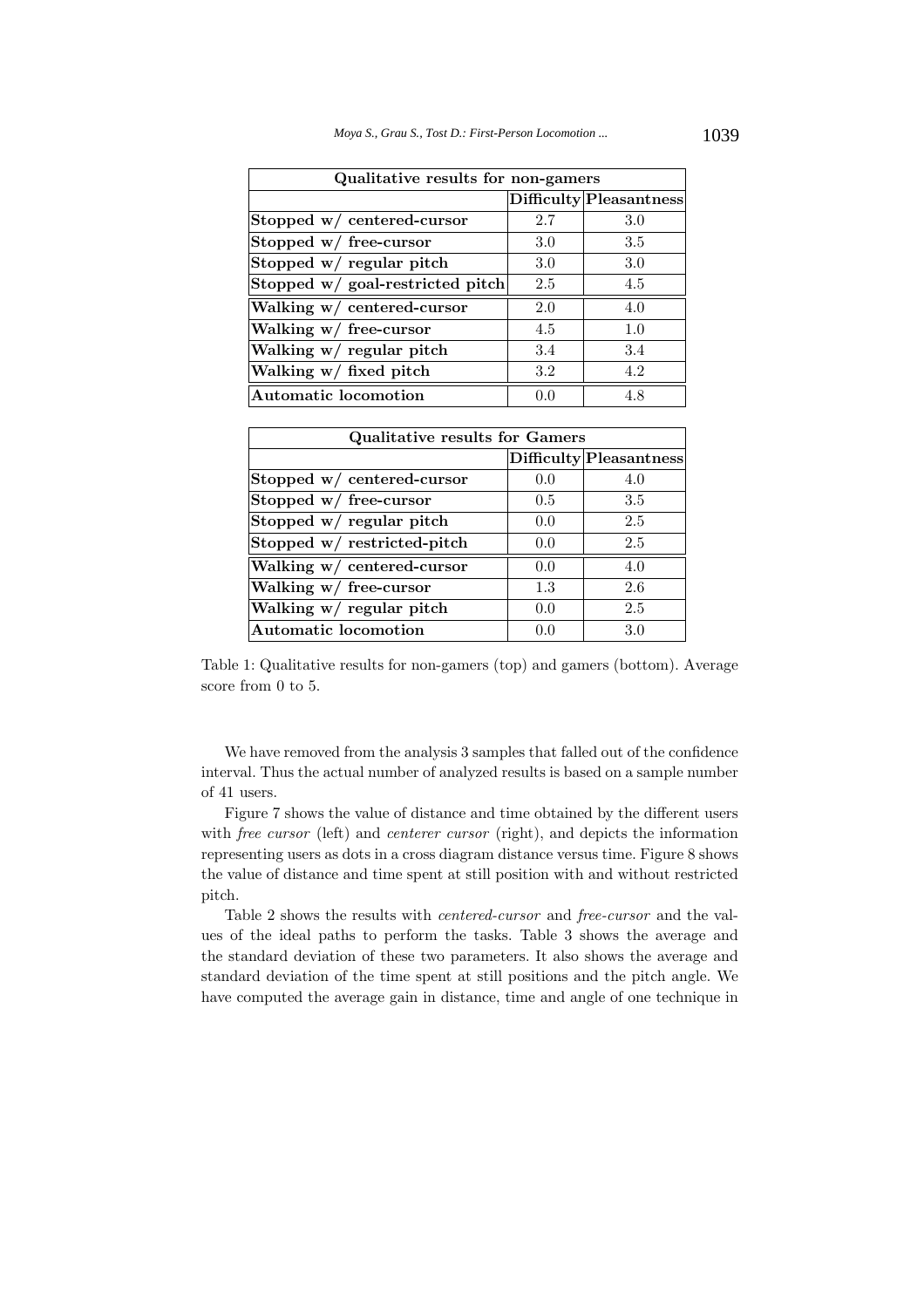

Figure 7: User results with *free-cursor* (left) and *centerer-cursor* (right). In the *x*-axis, the travelled distance expressed in normalized units of the VE which are equivalent to meters. In the *y*-axis, the time needed for travelling expressed in seconds. Each dot represents a user.



Figure 8: User results: at left, with restricted pitch and at right with regular pitch. In the *x*-axis, the travelled distance expressed in normalized units of the VE which are equivalent to meters. In the *y*-axis, the time needed for travelling expressed in seconds. Each dot represents a user.

comparison to the other.

It can be seen that in both tasks and specially in the more complex task (task 1) restricted-pitch speeds up performance at still positions as well as during walking and that the gain is higher at still positions. When the avatar is stopped, the pitch restriction avoids rotations that hide the target from the current view. Thus, users focus faster on the target. During walking, the pitch restriction avoids unnatural rotations that cause disorientation.

The second column shows the distance traveled, the third the time spent, the fourth the time spent in still position, and the fifth and sixth the pitch and yaw rotation accumulated for each method. It can be seen that when the avatar stays still, the *free-cursor* obtains better results that the *centered-cursor* : it requires less distance, time and rotation angles. Again the gain is more significant in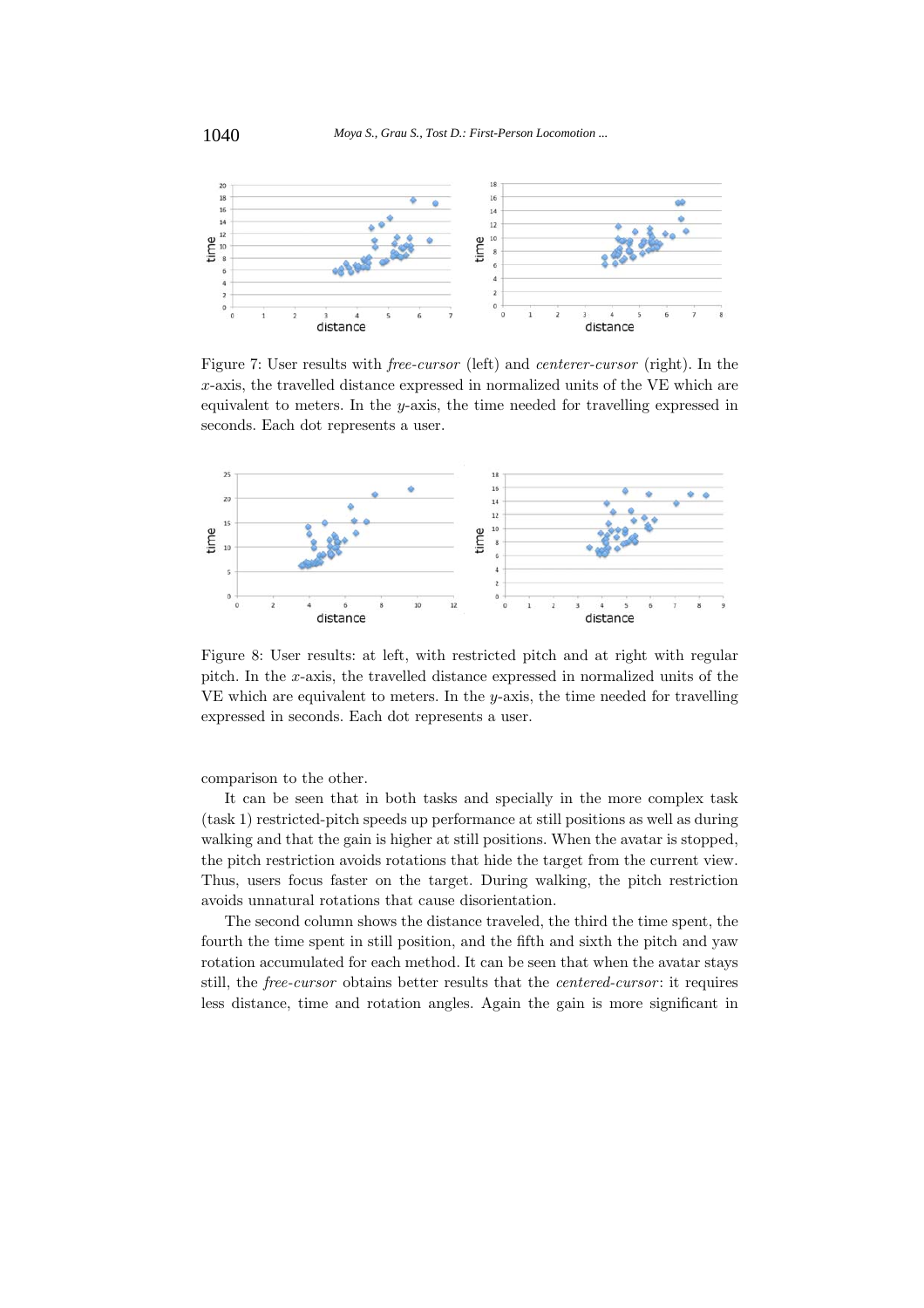| Cursor - task 1 |      |                            |         |                                                                                         |                          |  |  |  |  |
|-----------------|------|----------------------------|---------|-----------------------------------------------------------------------------------------|--------------------------|--|--|--|--|
|                 |      | Walking                    | Stopped |                                                                                         |                          |  |  |  |  |
|                 |      | $\vert$ Dist. (m) Time (s) |         | Time (s) Pitch (deg.) Yaw (deg.)                                                        |                          |  |  |  |  |
| Ideal           | 6.56 | 5.33                       |         |                                                                                         |                          |  |  |  |  |
|                 |      |                            |         | <b>Centered</b> 7.07   1.46   9.4   3.96   17.46   23.27   102.6   85.19   40.7   27.55 |                          |  |  |  |  |
| $\rm_{Free}$    |      |                            |         | $7.63   2.95   12.28   8.64   14.05   20.01   37.2   23.79$                             | 3.27<br>5.2 <sub>1</sub> |  |  |  |  |

| Cursor - task 2 |                        |         |                                  |                                                                                            |                  |  |  |  |
|-----------------|------------------------|---------|----------------------------------|--------------------------------------------------------------------------------------------|------------------|--|--|--|
|                 |                        | Walking |                                  | <b>Stopped</b>                                                                             |                  |  |  |  |
|                 | Dist. $(m)$ Time $(s)$ |         | Time (s) Pitch (deg.) Yaw (deg.) |                                                                                            |                  |  |  |  |
| Ideal           | 4.15                   | 6.37    |                                  |                                                                                            |                  |  |  |  |
|                 |                        |         |                                  | $ {\rm Centered} 4.93 $ $ 0.73 $ 8.88   1.52   8.22   7.81   44.20   81.60   15.19   23.86 |                  |  |  |  |
| $ {\rm Free} $  | 5.09                   |         |                                  | $1.60 \mid 9.79 \mid 4.87 \mid 10.12 \mid 12.39 \mid 11.69 \mid 24.29 \mid$                | $1.15 \mid 5.43$ |  |  |  |

Table 2: Users results for task 1 (top) and task 2 (bottom) with *centered-cursor* and *free-cursor*. The ideal row shows the minimum distance and time needed to reach the targets. The rest of cells show the average value and the standard deviation value. Distances in meters at the VE scale, time in real seconds and angles in degrees are separated between still positions and movement.

| Pitch - task 1 |                                                                |         |                |                                                                                                |  |  |  |  |
|----------------|----------------------------------------------------------------|---------|----------------|------------------------------------------------------------------------------------------------|--|--|--|--|
|                |                                                                | Walking | <b>Stopped</b> |                                                                                                |  |  |  |  |
|                | Time (s) $ $ Pitch (deg.) $ $<br>$ \text{Dist. (m)} $ Time (s) |         |                |                                                                                                |  |  |  |  |
| Ideal          | 5.33<br>6.56                                                   |         |                |                                                                                                |  |  |  |  |
| Regular        |                                                                |         |                | $\vert 7.53 \vert 2.13 \vert 12.51 \vert 7.93 \vert 29.73 \vert 19.59 \vert 163.29 \vert 89.5$ |  |  |  |  |
|                |                                                                |         |                | <b>Restricted</b> 7.07   1.46   9.4   3.96   17.46   9.27   102.56   85.19                     |  |  |  |  |

| Pitch - task 2 |                    |                               |                                                            |                                                          |  |  |  |  |  |
|----------------|--------------------|-------------------------------|------------------------------------------------------------|----------------------------------------------------------|--|--|--|--|--|
|                | Walking<br>Stopped |                               |                                                            |                                                          |  |  |  |  |  |
|                |                    | $ \text{Dist. (m)} $ Time (s) | Time (s) Pitch (deg.)                                      |                                                          |  |  |  |  |  |
| Ideal          | 4.15               | 6.37                          |                                                            |                                                          |  |  |  |  |  |
| Regular        |                    |                               |                                                            | $ 5.15 $ 1.28 11.22   5.67 13.14   13.73   18.19   27.09 |  |  |  |  |  |
|                |                    |                               | <b>Restricted</b> 4.93   0.73   8.88   1.52    7.34   6.94 | 11.69<br>24.29                                           |  |  |  |  |  |

Table 3: Users results or task 1 (top) and task 2 (bottom) with regular pitch and restricted-pitch. The table shows at each cell the average value and the standard deviation value, except for the Ideal row that shows only the ideal value. Distances in meters at the VE scale, time in real seconds and angles in degrees are separated between still positions and movement.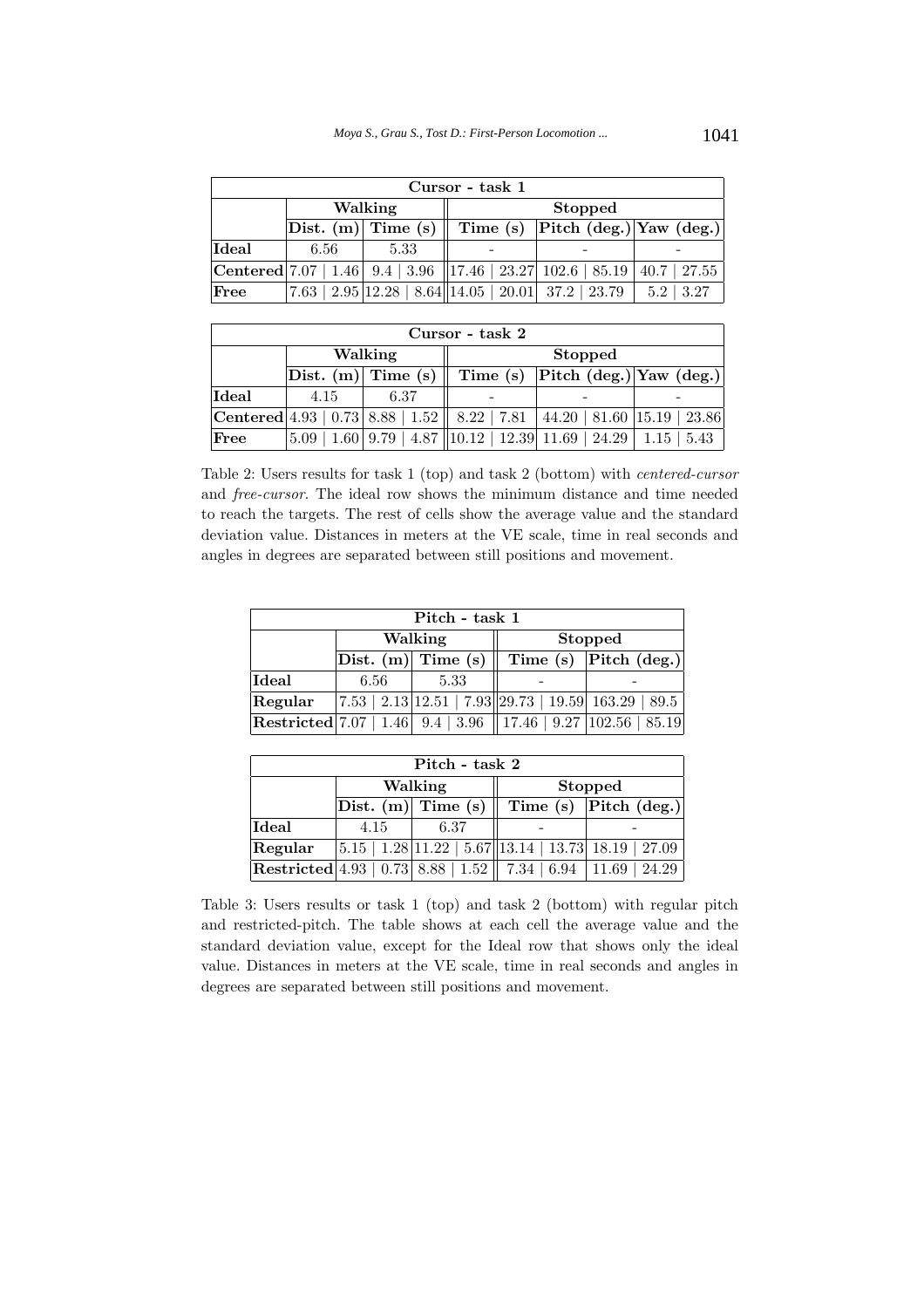Task 1 than in Task 2. The gain can be explained by the fact that users need to perform less rotations to select the targets, because if the target is visible in the view fustrum, users can click on them directly by moving the cursor onto the window without moving the camera. With the *centered-cursor*, instead, the target needs to be in the center of the view where the cursor is located to be selected. This yields to more rotations (64% more pitch rotation and 87% more yaw rotation) and more corrective movements. On the contrary, in Task 1, when the avatar moves, the *free-cursor* requires more time than the *centered-cursor*. This is consistent to the fact that the yaw rotation is slower in this mode, because users need to put the cursor on the borders of the screen to rotate. The distance are also shorter with *centered-cursor*, but the differences are very small. In Task 2, the times and distance are similar in both modes, the time is even slightly better with *free-cursor*. This can be explained by the fact that the targets were very large in comparison to those of Task 1 and could be selected by clicking at any point of their projected area, so users did not need to rotate the camera in yaw to perform selection.

In Table 4, we present the results of the test segmenting users into two categories according to three different classification criteria: gender, age and experience in 3D games. The values shown in the table are the average and standard deviation values in distance, time and angles of users with the corresponding profile. During walking, the differences between groups are similar in the *centered-cursor* mode and in the *free-cursor* mode, but at still positions, the differences are stronger. In general, the variation of distance between groups is not high. On the contrary, there are significant variations of time and angles. As expected, elder users were always slower than young ones, and they made larger pitch and yaw rotations. The same happens with non-gamers and gamers. In relation to gender, men were also slower than women, they traveled more distance and made larger rotations.

The highest difference in time between the two age groups is at still positions with *free-cursor*, because younger users required less yaw rotation (all of them were under the average yaw rotation) and were more agile and fast at moving the cursor to the graphical area boundary. On the contrary, the highest difference in time between the two gender groups is at still positions with *centered-cursor*. It seems that women had more difficulties in putting the target object at the center of the view, but that their agility was similar to that of men.

We also analyzed the influence of training in the performances. Table 5 shows the gain in time and distance between the realization of the task at the beginning and the end of the training stage. As expected, non-gamers had a higher gain.

In the automatic locomotion system, 80% of users for Task 1 and 90% of users for Task 2 hit the target object at first. The percentage is higher in Task 2, because the target objects were larger. Errors came from a lack of precision in the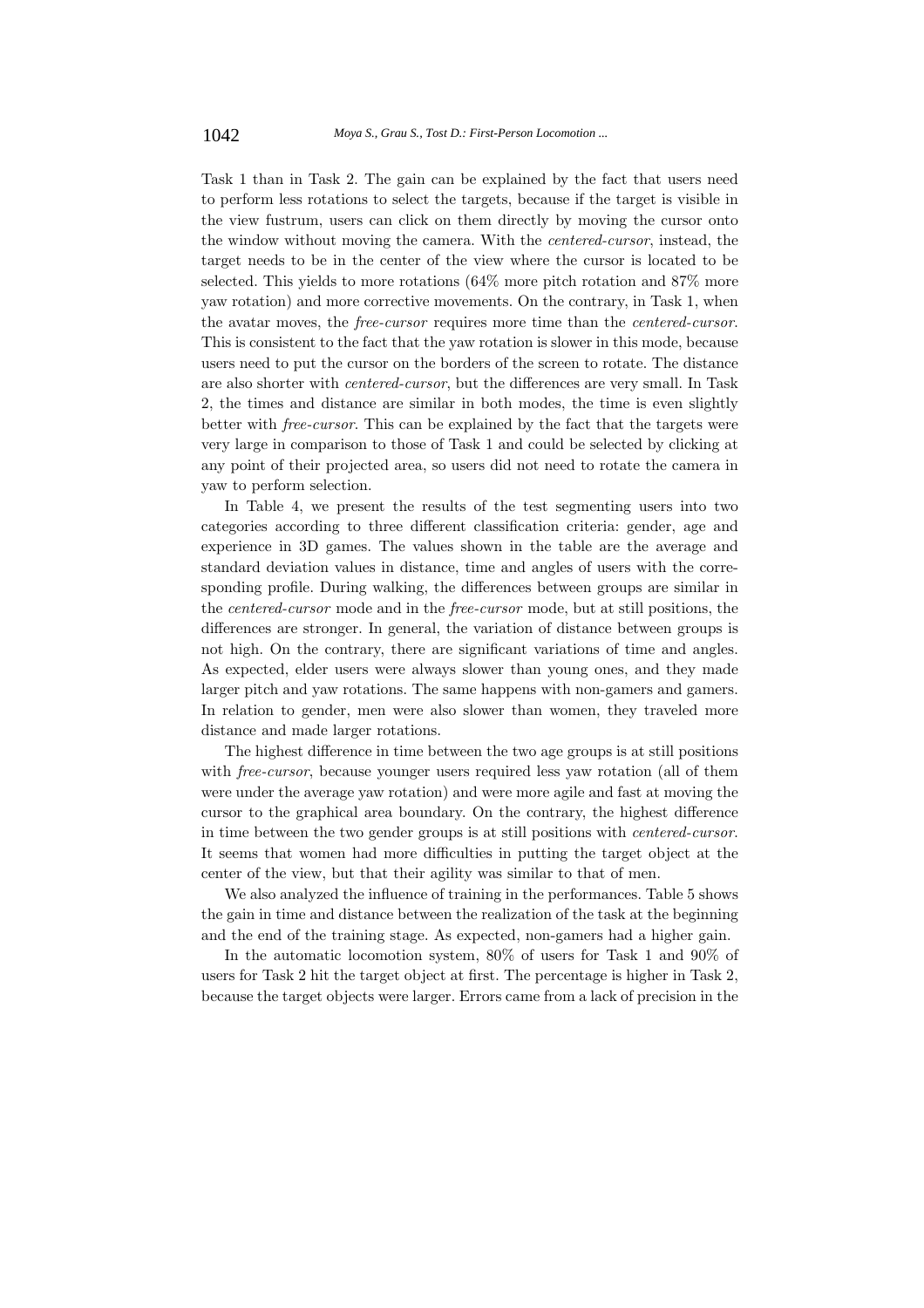| Centered-cursor                |                                   |                                                            |                        |                                               |                 |  |  |
|--------------------------------|-----------------------------------|------------------------------------------------------------|------------------------|-----------------------------------------------|-----------------|--|--|
|                                |                                   | Walking                                                    | <b>Stopped</b>         |                                               |                 |  |  |
|                                | Dist. $(m)$                       | Time (s)                                                   | Time (s)               | Pitch (deg.) Yaw (deg.)                       |                 |  |  |
| Men                            | 0.75<br>5.25                      | 2.21<br>9.70                                               | $9.14$   13.86         | 22.23<br>31.09                                | $7.36 \pm 8.87$ |  |  |
| Women                          | $4.79 \mid 0.75 \mid 8.73$        | 1.73                                                       | $9.72 \, \, 8.34$      | 58.28 102.16 20.56 29.40                      |                 |  |  |
| < 50                           | $0.66 \,   \, 8.21$<br>4.91       | 1.20                                                       | $6.34 \pm 6.06$        | 23.78<br>41.03                                | 8.94<br>11.02   |  |  |
| $\geq 50$                      | $5.06 \pm 0.86 \pm 9.79 \pm 0.00$ |                                                            | $2.18$   11.55   14.15 | $54.58 \mid 96.96 \mid 18.53 \mid 28.50 \mid$ |                 |  |  |
| Gamer                          | $\pm 0.66$<br>4.92                | 8.51<br>1.14                                               | 5.84<br>4.99           | 31.65<br>51.41                                | 12.56<br>9.41   |  |  |
| $\vert$ Non-gamer $\vert$ 5.07 |                                   | $\vert 0.88 \vert 9.73 \vert 2.40 \vert \vert 12.63 \vert$ | 14.78                  | 51.54<br>99.13                                | 29.43<br>19.31  |  |  |

| Free-cursor        |                                      |      |                                      |                        |                                                    |                  |               |                         |                   |                  |
|--------------------|--------------------------------------|------|--------------------------------------|------------------------|----------------------------------------------------|------------------|---------------|-------------------------|-------------------|------------------|
|                    | Walking                              |      |                                      | <b>Stopped</b>         |                                                    |                  |               |                         |                   |                  |
|                    | Dist. $(m)$                          |      | Time (s)                             |                        | Time (s)                                           |                  |               | Pitch (deg.) Yaw (deg.) |                   |                  |
| Men                | 4.83                                 | 0.74 | 8.94                                 | 2.75                   | 9.84                                               | 12.43            | 10.58         | 23.20                   |                   | $0.00 \mid 0.00$ |
| Women              | $4.76 \mid 0.86 \mid 9.02 \mid 3.00$ |      |                                      |                        | 8.41                                               | 9.01             | 13.63         | 26.38                   | 2.19              | 7.43             |
| < 50               | $4.56 \mid 0.71 \mid$                |      | 7.41                                 | $\perp 1.36 \parallel$ |                                                    | $6.24 \mid 5.17$ | 11.40         | 22.55                   | 0.99 <sup>°</sup> | 4.05             |
| $\geq 50$          | 4.96                                 |      |                                      |                        | $\mid 0.84 \vert 10.16 \mid 3.12 \vert 11.17 \mid$ |                  | $12.79$ 12.89 | 26.72                   |                   | $1.36 \mid 6.55$ |
| Gamer              | 4.72                                 | 0.68 | 7.99                                 | 1.52                   | 6.37                                               | 4.85             | 15.99         | 28.32                   | 0.85              | 3.75             |
| Non-gamer $ 4.85 $ |                                      |      | $\mid 0.92 \mid 9.98 \mid 3.50 \mid$ |                        | 11.75                                              | 13.43            | 8.51          | 20.57                   | $1.56\,$          | 7.00             |

Table 4: Comparative results according to users profiles for *centered-cursor* (top) and *free-cursor* (bottom) at still positions (left) and during movement (right). The values represent the average and the standard deviation for each user profile.

| Training             |  |                          |       |       |                           |                                                                                  |  |  |  |
|----------------------|--|--------------------------|-------|-------|---------------------------|----------------------------------------------------------------------------------|--|--|--|
|                      |  | $Average \parallel Game$ |       |       | $\vert$ Non-gamer $\vert$ |                                                                                  |  |  |  |
|                      |  |                          |       |       |                           | $ \text{Dist.} \text{Time}  \text{Dist.} \text{Time}  \text{Dist.} \text{Time} $ |  |  |  |
| $ {\bf Gain} $ $2\%$ |  | $11\%$                   | $1\%$ | $5\%$ | $3\%$                     | 14%                                                                              |  |  |  |

Table 5: Influence of users training. Differences in distance and time between the first training step and the tasks.

selection when users hit on another object nearby the target. In this case, with the *free-cursor* mode, they could still select the target in most cases, because it was inside the view. Thus, they did not interact further with the application. Otherwise, they needed a short locomotion to the target.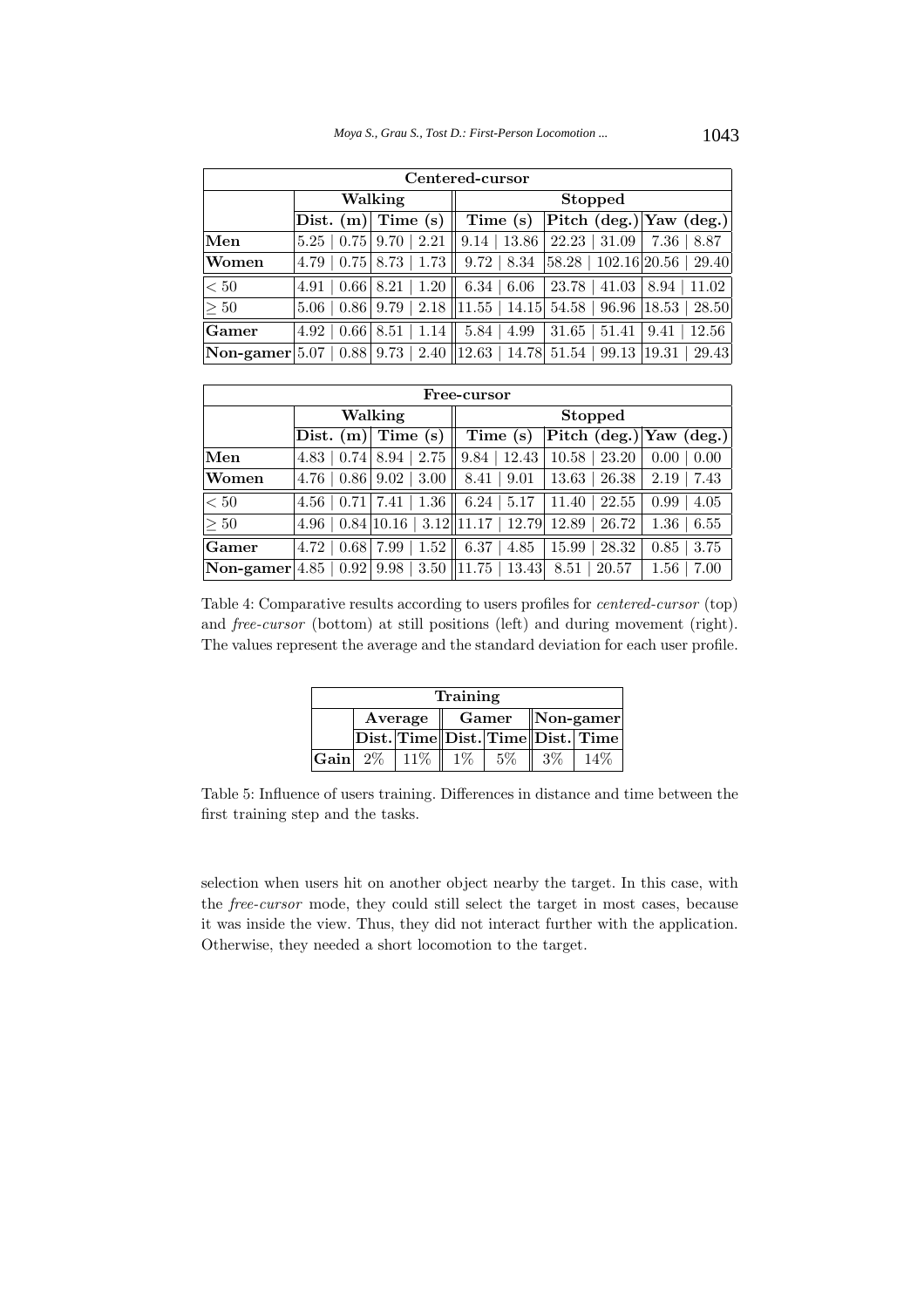## **7 Conclusions**

The motivation to this paper is to analyze how to make locomotion easier for 3D SGs. Based on the observation of how non-casual gamers navigated, we have proposed methods to alleviate the problems of camera orientation during movements and at still positions, and a fully automatic locomotion mode. We have tested these methods with non-casual gamers as well as gamers. The results have shown that automatic locomotion can be good solution for both types of users in most games whose goal is not locomotion itself. When users become familiar with the game, they prefer to have the control of the camera. Then the *freecursor* and *restricted-pitch* at still positions can enhance the efficacy of players. During the movement, the *centered-cursor* and the regular pitch are preferable.

Starting from this preliminary analysis, we plan to generalize the tests on basis of a free web application, in order to attract more users, and collect results through time. In addition, we are already investigating how to automatically detect when user are disoriented, and consequently help them with smooth camera re-orientation towards the target. Finally, we plan to analyze locomotion on a touch screen devices.

## **Acknowledgments**

This work has been partially funded by projects: TIN2011-24220 and Rehabilita from the Ministerio de Economía y Competitividad.

#### **References**

- [Argelaguet and Andujar 2010] Argelaguet, F., Andujar, C.: "Automatic speed graph generation for predefined camera paths"; Smart graphics, 2010, 115-126.
- [Bérard et al. 2009] Bérard F., Ip J., Benovoy M. El-Shimyand D., Blum J., Cooperstock J.R: "Did Minority Report Get It Wrong? Superiority of the Mouse over 3D Input Devices in a 3D Placement Task"; Proc. Interact'09, Lect. Notes in Comp. Sci. 5727 (2009), 400-414.
- [Bordoloi and Shen 2005] Bordoloi U., Shen H.-W.: "View selection for volume rendering"; Proc. IEEE Visualization'05; 52-62, 2005.
- [Bowman and Houges 1999] Bowman D., Houges L.: "Formalizing the design, evaluation, , application of interaction techniques for immersive virtual environments"; Journal of Visual Languages and Computing, 10, 1999, 37-53.
- [Burigat and Chittaro 2007] Burigat S., Chittaro L.: "Navigation in 3D virtual environments: Effects of user experience and location-pointing navigation aids"; Int. J. Hum.-Comput. Stud., 65, 2007 945-958.
- [Cherniack 2011] Cherniack E.: "Not just fun and games: applications of virtual reality in the identification and rehabilitation of cognitive disorders of the elderly"; Disabil. Rehabil. Assist. Technol., 6, 4, 2011 283-289.
- [Christie and Olivier 2008] Christie M., Olivier P.: "Camera control in computer graphics"; Computer Graphics Forum, 27, 8, 2008 1-197.